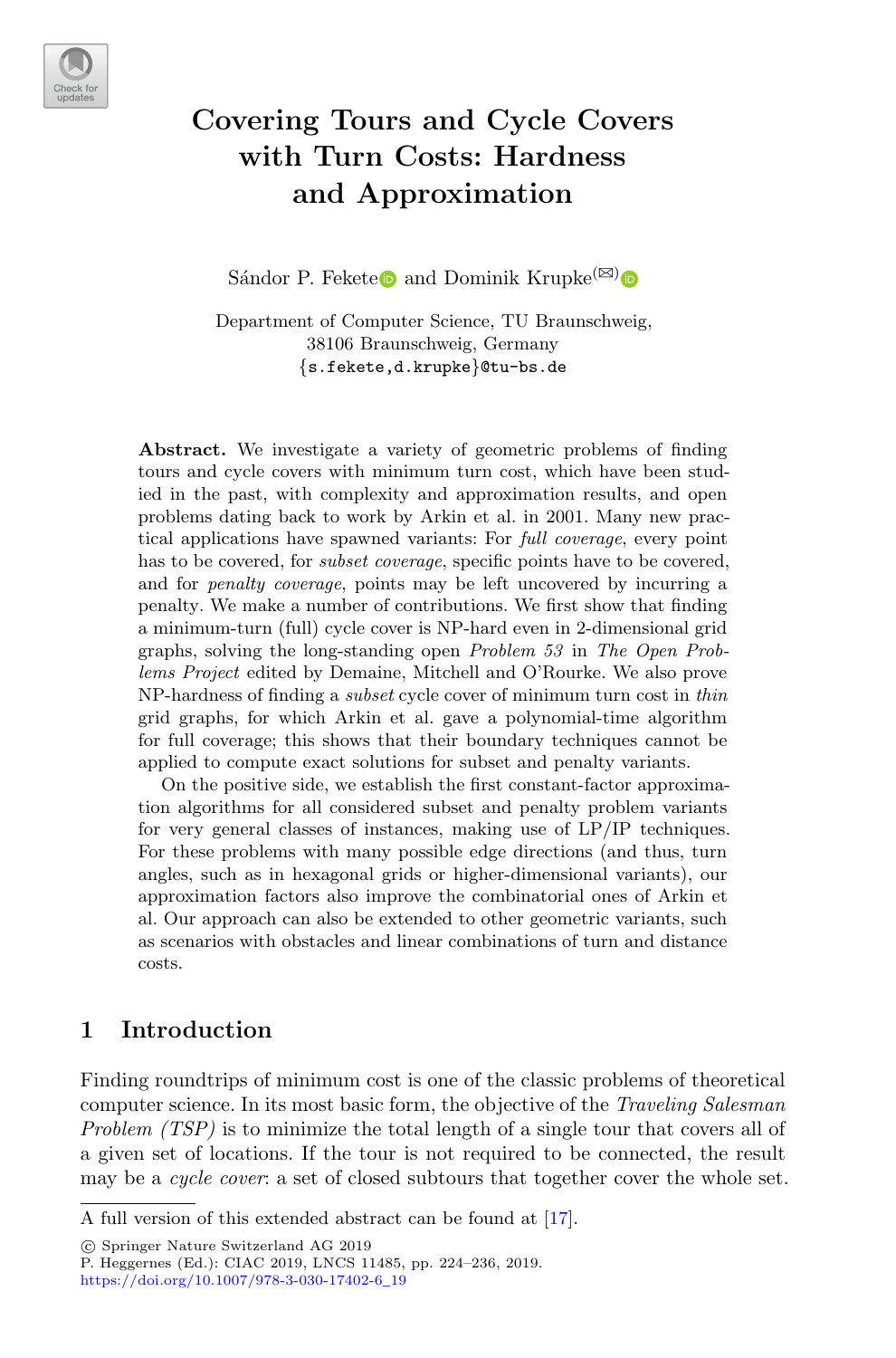This distinction makes a tremendous difference for the computational complexity: while the TSP is NP-hard, computing a cycle cover of minimum total length can be achieved in polynomial time, based on matching techniques.

Evaluating the cost for a tour or a cycle cover by only considering its length may not always be the right measure. Figure [1](#page-1-0) shows an example application, in which a drone has to sweep a given region to fight mosquitoes that may transmit dangerous diseases. As can be seen in the right-hand part of the figure, by far the dominant part of the overall travel cost occurs when the drone has to change its direction. (See our related video and abstract [\[10](#page-11-1)] for more details, and the resulting tour optimization.) There is an abundance of other related applied work, e.g., mowing lawns or moving huge wind turbines [\[8](#page-11-2)].



<span id="page-1-0"></span>**Fig. 1. (Left)** A drone equipped with an electrical grid for killing mosquitoes. **(Middle)** Physical aspects of the flying drone. **(Right)** Making turns is expensive. See our related video [\[10](#page-11-1)].

For many purposes, two other variants are also practically important: for *subset coverage*, only a prespecified subset of locations needs to be visited, while for *penalty coverage*, locations may be skipped at the expense of an individual penalty. From the theoretical side, Arkin et al. [\[6\]](#page-11-3) showed that finding minimumturn tours in grid graphs is NP-hard, even if a minimum-turn cycle cover is given. The question whether a minimum-turn cycle cover can be computed in polynomial time (just like a minimum-length cycle cover) has been open for at least 17 years, dating back to the conference paper [\[5](#page-11-4)]; it has been listed for 15 years as *Problem 53* in *The Open Problems Project* edited by Demaine, Mitchell, and O'Rourke [\[15](#page-11-5)]. In Sect. [2](#page-5-0) we resolve this problem by showing that computing a minimum-turn cycle cover in planar grid graphs is indeed NP-hard.

This raises the need for approximation algorithms. In Sect. [3,](#page-6-0) we present a technique based on Integer Programming (IP) formulations and their Linear Programming (LP) relaxations. Based on polyhedral results and combinatorial modifications, we prove constant approximation for all problem variants.

#### **1.1 Related Work**

**Milling with Turn Costs.** Arkin et al. [\[5](#page-11-4),[6\]](#page-11-3) introduce the problem of milling (i.e., "carving out") with turn costs. They show hardness of finding an optimal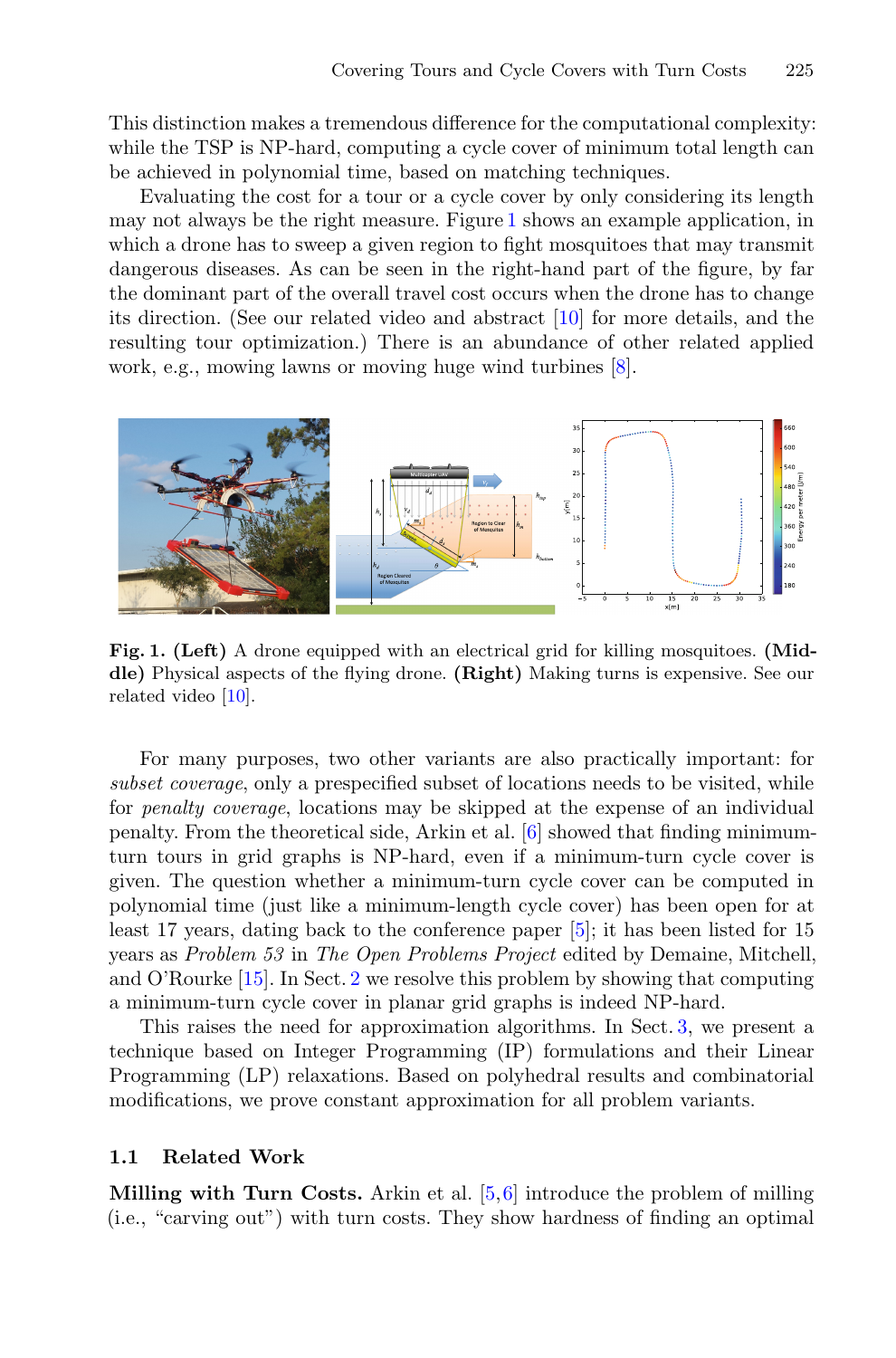tour, even in *thin* 2-dimensional grid graphs (which do not contain an induced  $2 \times 2$  subgraph) with a given optimal cycle cover. They give a 2.5-approximation algorithm for obtaining a cycle cover, resulting in a 3.75-approximation algorithm for tours. The complexity of finding an optimal cycle cover in a 2 dimensional grid graph was established as *Problem 53* in *The Open Problems Project* [\[15\]](#page-11-5).

Maurer [\[23\]](#page-12-0) proves that a cycle *partition* with a minimum number of turns in grid graphs can be computed in polynomial time and performs practical experiments for optimal cycle covers. De Assis and de Souza [\[14\]](#page-11-6) computed a provably optimal solution for an instance with 76 vertices. For the abstract version on graphs (in which "turns" correspond to weighted changes between edges), Fellows et al. [\[20](#page-11-7)] show that the problem is fixed-parameter tractable by the number of turns, tree-width, and maximum degree. Benbernou [\[11\]](#page-11-8) considered milling with turn costs on the surface of polyhedrons in the 3-dimensional grid. She gives a corresponding 8/3-approximation algorithm for tours.

Note that the theoretical work presented in this paper has significant practical implications. As described in our forthcoming conference paper [\[18\]](#page-11-9), the IP/LP-characterization presented in Sect. [3](#page-6-0) can be modified and combined with additional algorithm engineering techniques to allow solving instances with more than 1000 pixels to provable optimality (thereby expanding the range of de Assis and de Souza [\[14\]](#page-11-6) by a factor of 15), and computing solutions for instances with up to 300,000 pixels within a few percentage points (thereby showing that the practical performance of our approximation techniques is dramatically better than the established worst-case bounds).

For mowing problems, i.e., covering a given area with a moving object that may leave the region, Stein and Wagner [\[25](#page-12-1)] give a 2-approximation algorithm on the number of turns for the case of orthogonal movement. If only the traveled distance is considered, Arkin et al. [\[7](#page-11-10)] provide approximation algorithms for milling and mowing.

**Angle and Curvature-Constrained Tours and Paths.** If the instances are in the  $\mathbb{R}^2$  plane and only the turning angles are measured, the problem is called the *Angular Metric Traveling Salesman Problem*. Aggarwal et al. [\[3](#page-10-0)] prove hardness and provide an  $O(\log n)$  approximation algorithm for cycle covers and tours that works even for distance costs and higher dimensions. As shown by Aichholzer et al.  $[4]$  $[4]$ , this problem seems to be very hard to solve optimally with integer programming. Fekete and Woeginger [\[19\]](#page-11-12) consider the problem of connecting a point set with a tour for which the angles between the two successive edges are constrained. Finding a curvature-constrained shortest *path* with obstacles has been shown to be NP-hard by Lazard et al. [\[22\]](#page-12-2). Without obstacles, the problem is known as the *Dubins path* [\[16\]](#page-11-13) that can be computed efficiently. With complexity depending on the types of obstacles, Boissonnat and Lazard [\[12](#page-11-14)], Agarwal et al. [\[1](#page-10-1)], and Agarwal and Wang [\[2\]](#page-10-2) provide polynomial-time algorithms when possible or  $1 + \epsilon$  approximation algorithms otherwise. Takei et al. [\[26](#page-12-3)] consider the solution of the problem from a practical perspective.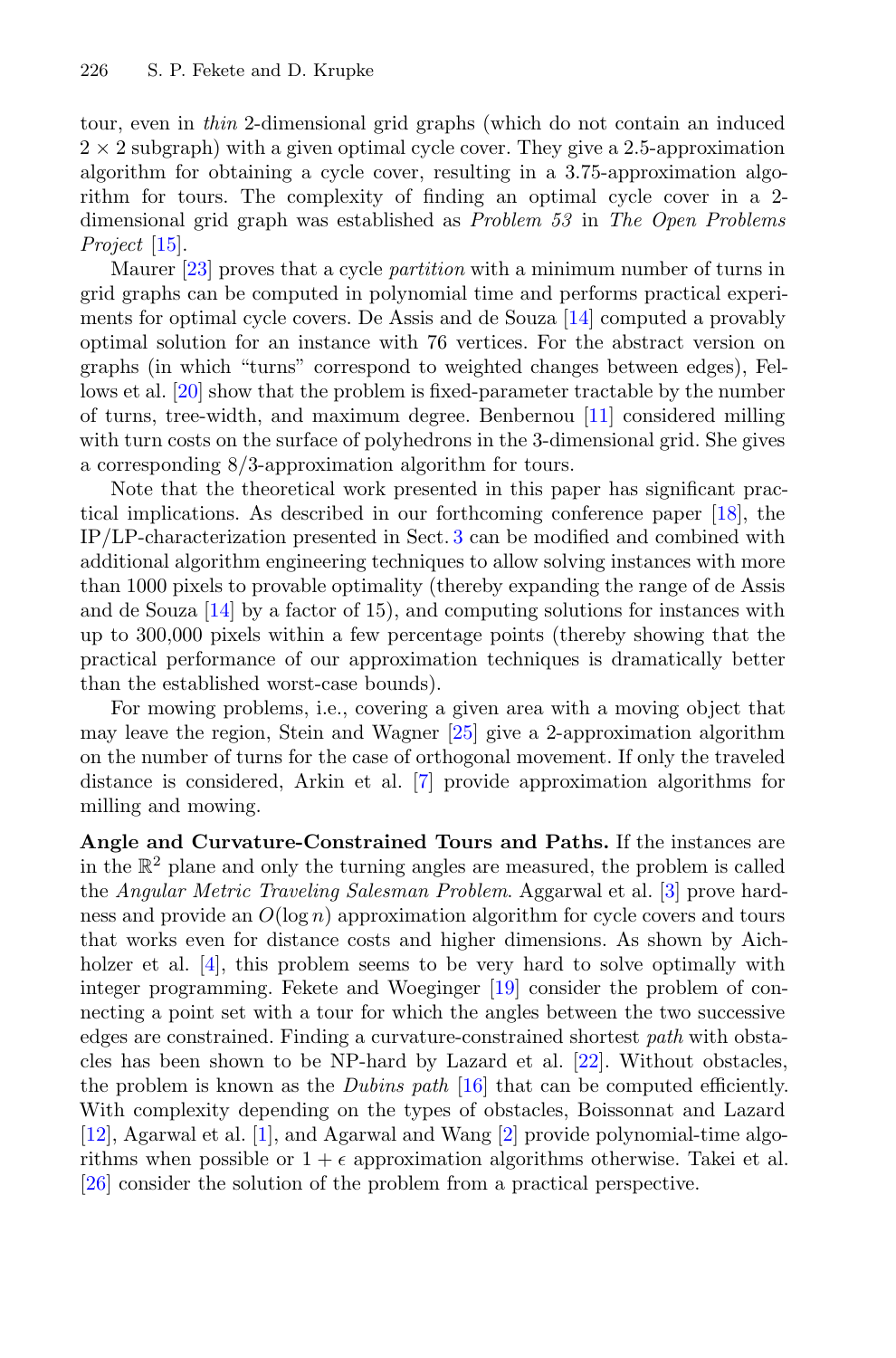**Related Combinatorial Problems.** Goemans and Williamson [\[21\]](#page-11-15) provide an approximation technique for constrained forest problems and similar problems that deal with penalties. In particular, they provide a 2-approximation algorithm for *Prize-Collecting Steiner Trees* in general symmetric graphs and the *Penalty Traveling Salesman Problem* in graphs that satisfy the triangle inequality. An introduction into approximation algorithms for prize-collecting/penalty problems, k-MST/TSP, and minimum latency problems is given by Ausiello et al. [\[9](#page-11-16)].

#### **1.2 Preliminaries**

The angular metric traveling salesman problem resp. cycle cover problem ask for a cycle resp. set of cycles such that a given set P of n points in  $\mathbb{R}^d$  is covered and the sum of turn angles in minimized. A cycle is a closed chain of segments and covers the points of the segments' joints. A cycle has to cover at least two points. The turn angle of a joint is the angle difference to  $180°$ . In the presence of polygonal obstacles, cycles are not allowed to cross them. We consider three coverage variants: Full, subset, and penalty. In full coverage, every point has to be covered. In subset coverage, only points in a subset  $S \subseteq P$  have to be covered (which is only interesting for grid graphs). In penalty coverage, no point has to be covered but every uncovered point  $p \in P$  induces a penalty  $c(p) \in \mathbb{Q}_0^+$  on the objective value. Optionally, the objective function can be a linear combination of distance and turn costs.

In the following, we introduce the *discretized angular metric*, by considering for every point  $p \in P$  a set of  $\omega$  possible orientations (and thus,  $2\omega$  possible directions) for a trajectory through  $p$ . We model this by considering for each  $p \in P$  a set  $O_p$  of  $\omega$  infinitely short segments, which we call *atomic strips*; a point is covered if one of its segments is part of the cycle, see Fig. [2.](#page-3-0) The corresponding selection of atomic strips is called *Atomic Strip Cover*, i.e., a selection of one  $o \in O_p$  for every  $p \in P$ .



<span id="page-3-0"></span>**Fig. 2.** Transforming an angular metric TSP instance and solution to an instance based on atomic strips, which can be considered infinitely small segments.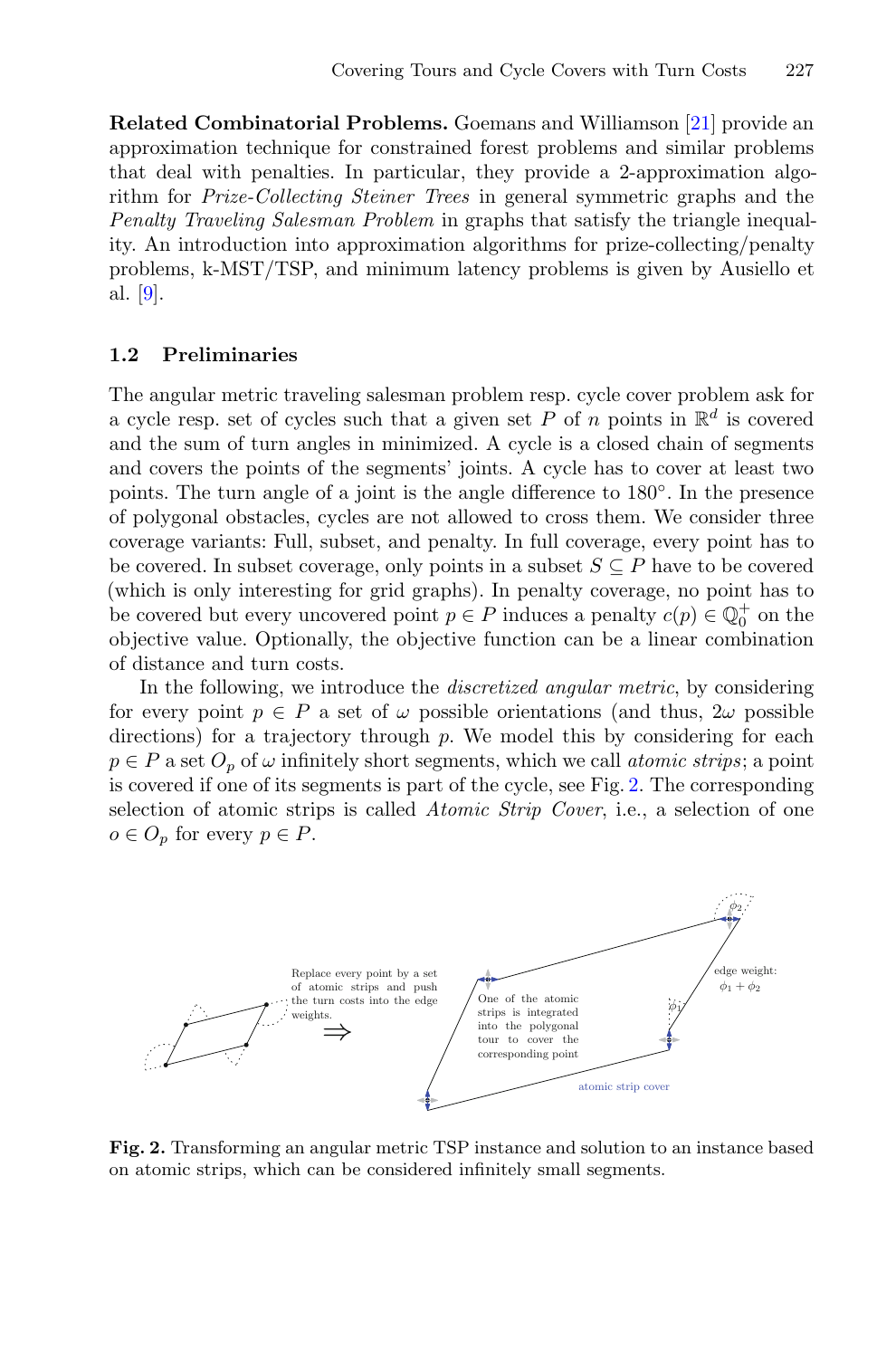The atomic strips induce a weighted graph  $G<sub>O</sub>(V<sub>O</sub>, E<sub>O</sub>)$  with the endpoints of the atomic strips as vertices and the connections between the endpoints as edges. The weight of an edge in  $G<sub>O</sub>$  equals the connection costs, in particular the turn costs on the two endpoints. Thus, the cycle cover problem turns into finding an Atomic Strip Cover with the minimum-weight perfect matching on its induced subgraph. As the cost of connections in it depends on *two* edges in the original graph, we call this generalized problem (in which the edge weights do not have to be induced by geometry) the *semi-quadratic cycle cover problem*.



<span id="page-4-1"></span>**Fig. 3. (Left)** From an optimal cycle cover (dotted) we can extract an Atomic Strip Cover (thick black), such that the matching (orange) induces an optimal solution. **(Right)** For turns it does not matter if we choose the horizontal or vertical atomic strip. (Color figure online)

It is important to note that the weights do not satisfy the triangle inequality; however, a direct connection is not more expensive than a connection that includes another atomic strip, giving rise to the following *pseudo-triangle inequalities*.

<span id="page-4-0"></span>
$$
\forall v_1, v_2 \in V_O, w_1 w_2 \in O_p, p \in P : \frac{\text{cost}(v_1 v_2) \le \text{cost}(v_1 w_1) + \text{cost}(w_2 v_2)}{\text{cost}(v_1 v_2) \le \text{cost}(v_1 w_2) + \text{cost}(w_1 v_2)} \tag{1}
$$

Our model allows the original objective function to be a linear combination of turn and distance costs, as it does not influence Eq. [\(1\)](#page-4-0). Instances with polygonal obstacles for 2-dimensional geometric instances are also possible (however, for 3D, the corresponding edge weights can no longer be computed efficiently). A notable special case are *grid graphs* that arise as vertex-induced subgraphs of the infinite integer orthogonal grid. In this case, a point can only be covered straight, by a simple 90◦ turn, or by a 180◦ u-turn. We show grid graphs as polyominoes in which vertices are shown as *pixels*. We also speak of the number of *simple turns* (u-turns counting as two) instead of turn angles. More general grid graphs can be based on other grids, such as 3-dimensional integral or hexagonal grids.

Minimum turn cycle covers in grid graphs can be modeled as a semi-quadratic cycle cover problem with  $\omega = 2$  and edge weights satisfying Eq. [\(1\)](#page-4-0). One of the atomic strips represents being in a horizontal orientation (with an east and a west heading vertex) and the other being in a vertical orientation (with a north and a south heading vertex). The cost of an edge is as follows; see Fig. [3:](#page-4-1) Every vertex is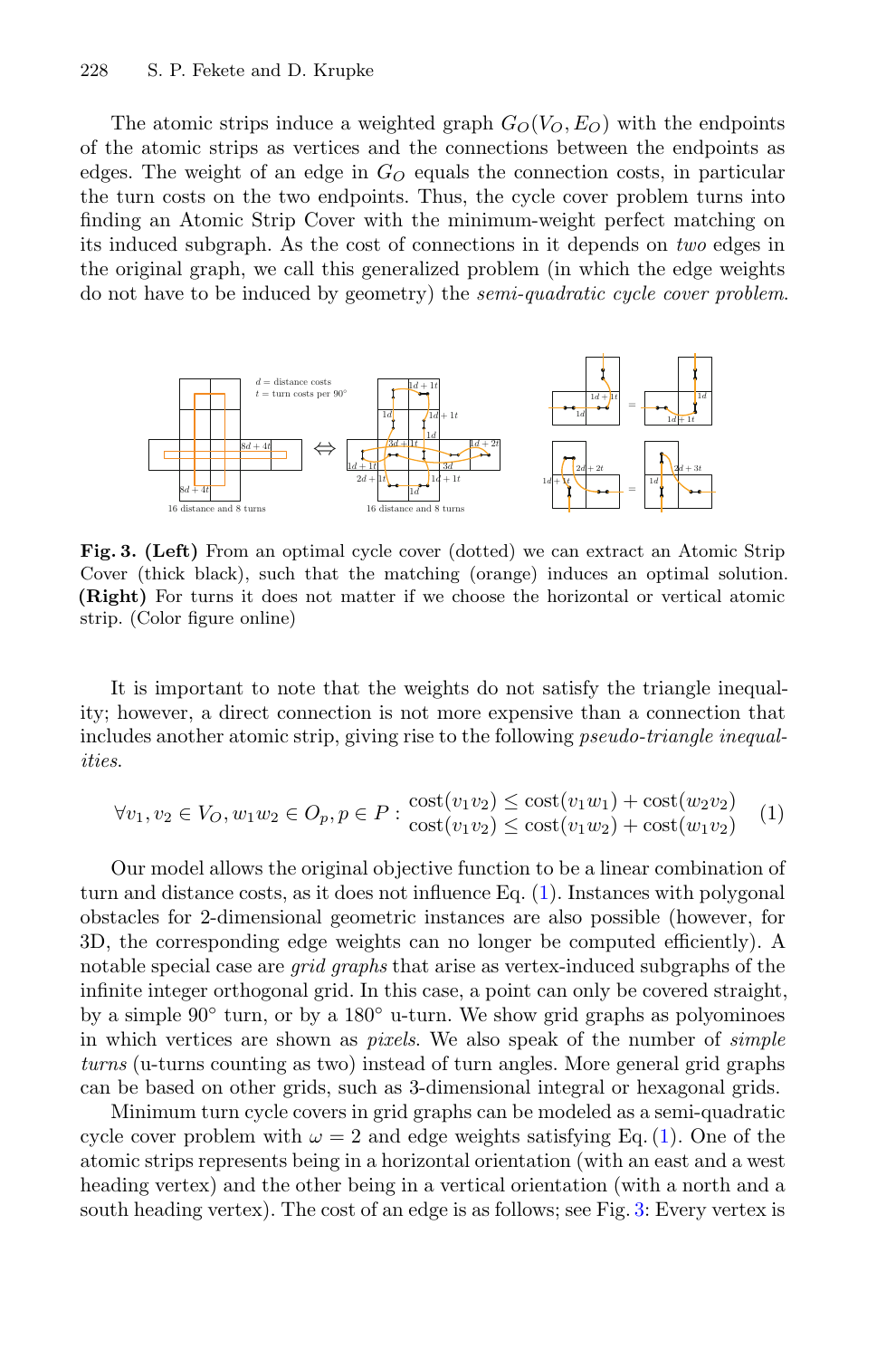connected to a position and a direction. The cost is the cheapest transition from the position and direction of the first vertex to the position and opposite heading of the second vertex (this is symmetric and can be computed efficiently). We can easily transform a cycle cover in a grid graph into one based on atomic strips and vice versa; see Fig. [3](#page-4-1) (left). For each pixel we choose one of its transitions. If it is straight, we select the equally oriented strip; otherwise it does not matter, see Fig. [3](#page-4-1) (right). With more atomic strips we can also model more general grid graphs such as hexagonal or 3-dimensional grid graphs with three atomic strips.

#### **1.3 Our Contribution**

We provide the following results.

- We resolve *Problem 53* in *The Open Problems Project* [\[15\]](#page-11-5) by proving that finding a cycle cover of minimum turn cost is NP-hard, even in the restricted case of grid graphs. We also prove that finding a subset cycle cover of minimum turn cost is NP-hard, even in the restricted case of *thin* grid graphs, in which no induced  $2 \times 2$  subgraph exists. This differs from the case of full coverage in thin grid graphs, which is known to be polynomially solvable [\[6](#page-11-3)].
- We provide a general IP/LP-based technique for obtaining  $2 * \omega$  approximations for the semi-quadratic (penalty) cycle cover problem if Eq. [\(1\)](#page-4-0) is satisfied, where  $\omega$  is the maximum number of atomic strips per vertex.
- We show how to connect the cycle covers to minimum turn tours to obtain a 6 approximation for full coverage in regular grid graphs,  $4\omega$  approximations for full tours in general grid graphs,  $4\omega + 2$  approximations for (subset) tours, and  $4\omega + 4$  for penalty tours.

To the best of our knowledge, this is the first approximation algorithm for the subset and penalty variant with turn costs. For general grid graphs our techniques yields better guarantees than than the techniques of Arkin et al. who give a factor of  $6 * \omega$  for cycle covers and  $6 * \omega + 2$  for tours. In practice, our approach also yields better solutions for regular grid graphs, see [\[18](#page-11-9)].

### <span id="page-5-0"></span>**2 Complexity**

*Problem 53* in *The Open Problems Project* asks for the complexity of finding a minimum-turn (full) cycle cover in a 2-dimensional grid graph. This is by no means obvious: large parts of a solution can usually be deduced by local information and matching techniques. In fact, it was shown by Arkin et al. [\[5,](#page-11-4)[6\]](#page-11-3) that the full coverage variant in *thin* grid graphs (which do not contain a  $2 \times 2$ square, so every pixel is a boundary pixel) is solvable in polynomial time. In this section, we prove that finding a *full* cycle cover in 2-dimensional grid graphs with minimum turn cost is NP-hard, resolving *Problem 53*. We also show that *subset* coverage is NP-hard even for *thin* grid graphs, so the boundary techniques by Arkin et al. [\[5](#page-11-4)[,6](#page-11-3)] do not provide a polynomial-time algorithm.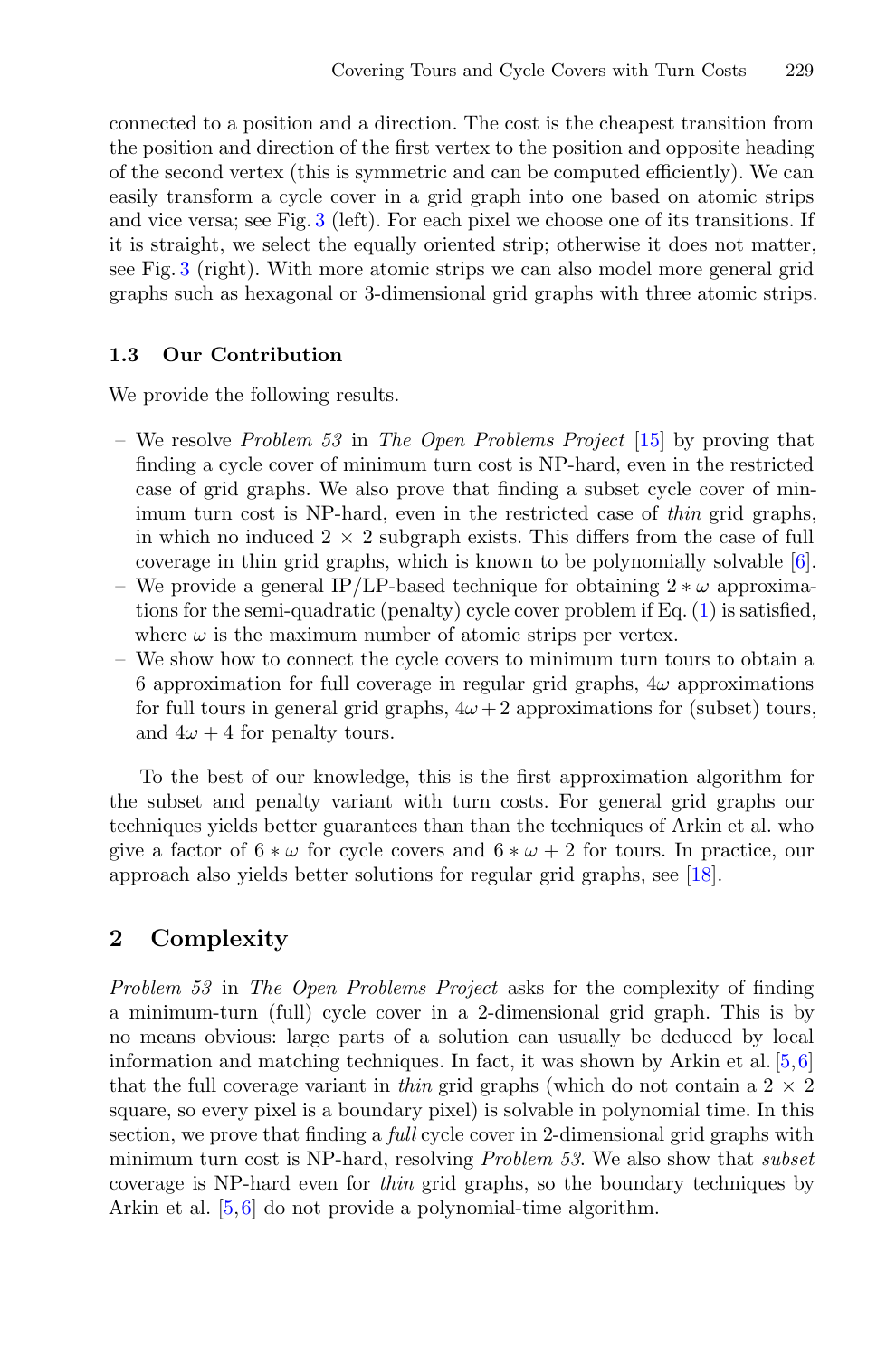**Theorem 1.** *It is NP-hard to find a cycle cover with a minimum number of* 90◦ *turns (*180◦ *turns counting as two) in a grid graph.*

The proof is based on a reduction from *One-in-three 3SAT* (1-in-3SAT), which was shown to be NP-hard by Schaefer [\[24\]](#page-12-4): for a Boolean formula in conjunctive normal form with only three literals per clause, decide whether there is a truth assignment that makes exactly one literal per clause true (and exactly two literals false). For example,  $(x_1 \vee x_2 \vee x_3) \wedge (\overline{x_1} \vee \overline{x_2} \vee \overline{x_3})$  is not (1-in-3) satisfiable, whereas  $(x_1 \vee x_2 \vee x_3) \wedge (\overline{x_1} \vee \overline{x_2} \vee \overline{x_4})$  is satisfiable.

See full version [\[17](#page-11-0)] for details, Fig. [5](#page-7-0) for representing the one-clause formula  $x_1+x_2+x_3=1$  with its three possible 1-in-3 solutions, and Fig. [4](#page-7-1) for the instance  $x_1 + x_2 + x_3 = 1 \wedge \overline{x_1} + \overline{x_2} + \overline{x_4} = 1 \wedge \overline{x_1} + x_2 + \overline{x_3} = 1$ . For every variable we have a  $\Box$  gadget consisting of a gray  $\Box$  gadget and a zig-zagging, high-cost path of blue pixels. A cheap solution traverses a blue path once and connect the ends through the remaining construction of gray and red pixels. Such *variable cycles* (highlighted in red) must either go through the upper  $(\blacksquare)$  or lower  $(\blacksquare)$  lane of the variable gadget; the former corresponds to a true, the later to a false assignment of the corresponding variable. A *clause gadget* modifies a lane of all three involved variable gadgets. This involves the gray pixels that are covered by the green cycles; we can show that they do not interfere with the cycles for covering the blue and red pixels, and cannot be modified to cover them. Thus, we only have to cover red and blue pixels, but can pass over gray pixels, too.

To this end, we must connect the ends of the blue paths; as it turns out, the formula is satisfiable if and only if we can perform this connection in a manner that also covers one corresponding red pixel with at most two extra turns.

For subset cover we can also show hardness for *thin* grid graphs. Arkin et al. [\[5](#page-11-4),[6\]](#page-11-3) exploits the structure of these graphs to compute an optimal minimum-turn cycle cover in polynomial time. If we only have to cover a subset of the vertices, the problem becomes NP-hard again. The proof is inspired by the construction of Aggarwal et al. [\[3](#page-10-0)] for the angular-metric cycle cover problem and significantly simpler than the one for full coverage. See full version [\[17](#page-11-0)] for proof details.

**Theorem 2.** *The minimum-turn subset cycle cover problem is NP-hard, even in thin grid graphs.*

### <span id="page-6-0"></span>**3 Approximation Algorithms**

#### **3.1 Cycle Cover**

Now we describe a  $2\omega$ -approximation algorithm for the semi-quadratic (penalty) cycle cover problem with  $\omega$  atomic strips per point if the edge weights satisfy Eq.  $(1)$ . We focus on the full coverage version, as the penalty variant can be modeled in full coverage (with the same  $\omega$  and while still satisfying Eq. [\(1\)](#page-4-0)), by adding for every point  $p \in P$  two further points that have a zero cost cycle only including themselves and a cycle that also includes  $p$  with the cost of the penalty.

Our approximation algorithm proceeds as follows. We first determine an atomic strip cover via linear programming. Computing an optimal atomic strip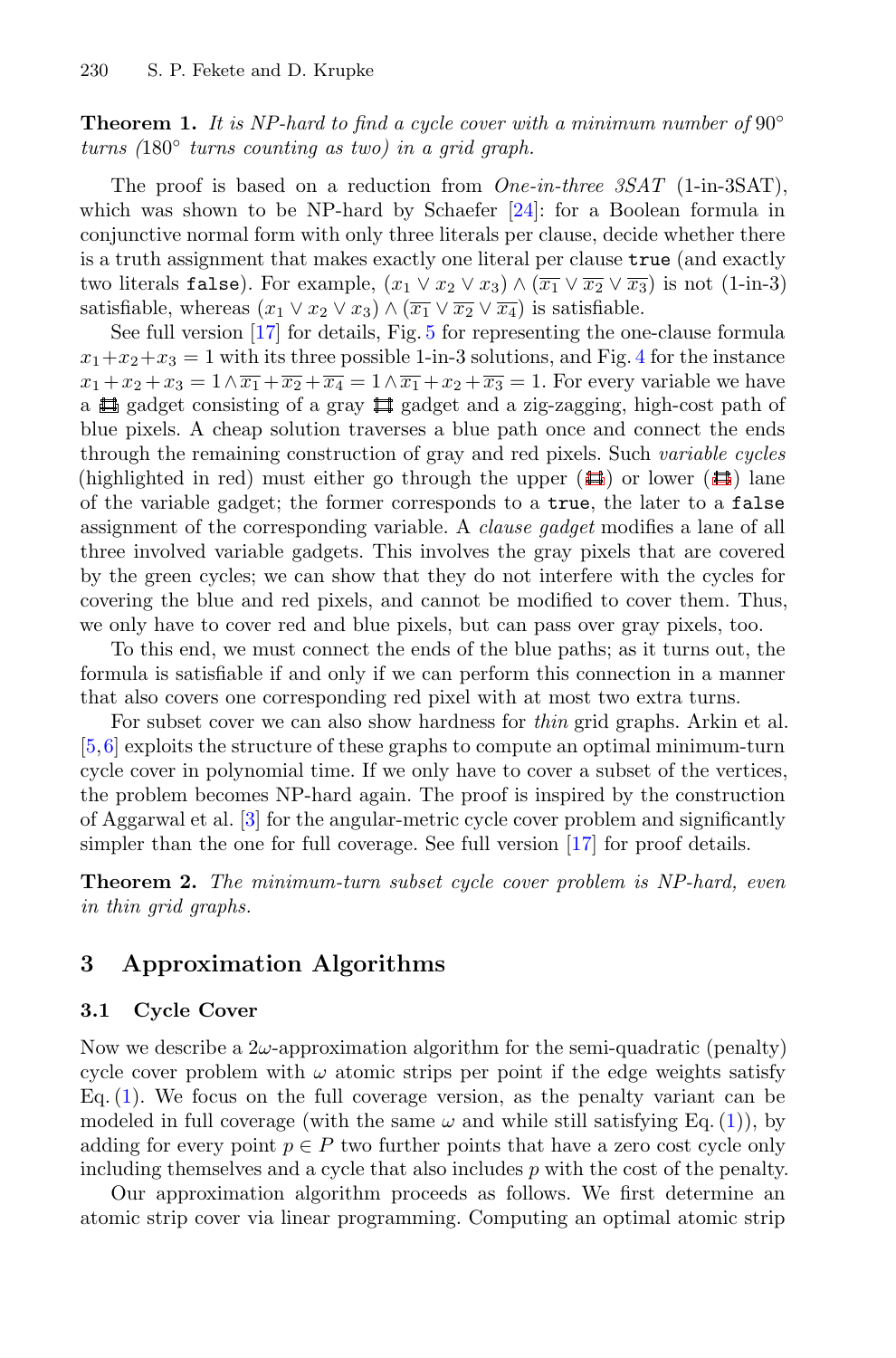

<span id="page-7-1"></span>**Fig. 4.** Representing the *1-in-3SAT*-formula  $x_1 + x_2 + x_3 = 1 \wedge \overline{x_1} + \overline{x_2} + \overline{x_4} = 1 \wedge \overline{x_1} +$  $x_2 + \overline{x_3} = 1$ . (Color figure online)



<span id="page-7-0"></span>**Fig. 5.** Construction for the one-clause formula  $x_1 + x_2 + x_3 = 1$  and three possible solutions. Every variable has a cycle traversing a zig-zagging path of blue pixels. A variable is true if its cycle uses the upper path  $(\Box)$  through green/red pixels, false if it takes the lower path  $(\Box)$ . For covering the red pixels, we may use two additional turns. This results in three classes of optimal cycle covers, shown above. If we use the blue 4-turn cycle to cover the upper two red pixels, we are forced to cover the lower red pixel by the  $x_3$  variable cycle, setting  $x_3$  to false. The variable cycles of  $x_1$  and  $x_2$ take the cheapest paths, setting them to true or false, respectively. The alternative to a blue cycle is to cover all three red pixel by the variable cycles, as in the right solution. (Color figure online)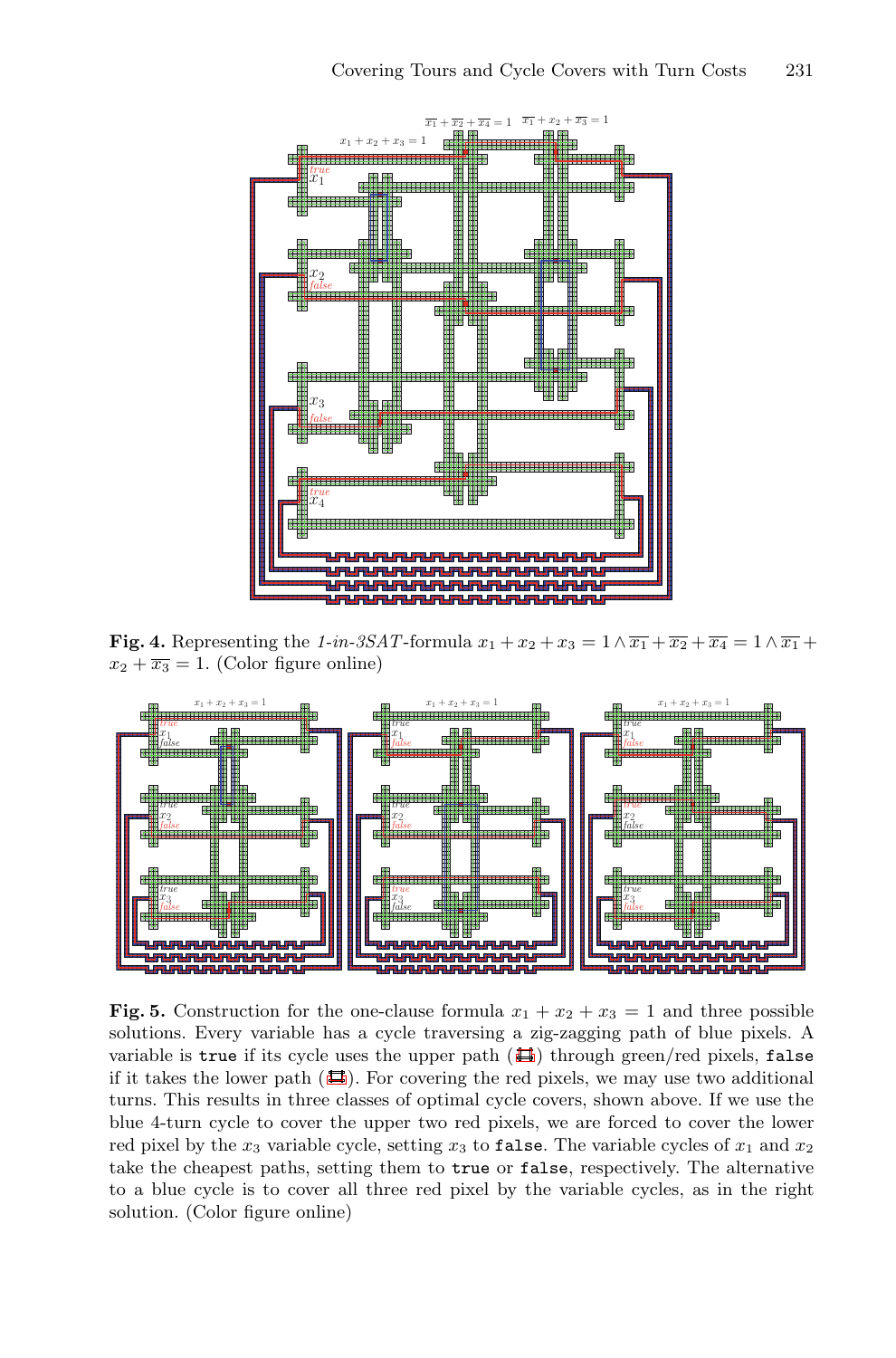

<span id="page-8-1"></span>**Fig. 6.** Example of the approximation algorithm for a simple full cycle cover instance in a grid graph. First the fractional solution of the integer program  $(2)-(4)$  $(2)-(4)$  $(2)-(4)$  is computed. Strips and edges with value 0 are omitted, while dashed ones have value 0*.*5. Then the dominant (i.e., highest valued) atomic strips of this solution are selected. Finally, a minimum weight perfect matching on the ends of the atomic strips is computed. (Recall that atomic strips only have an but no length, so the curves in the corner indicate simple 90◦ turns.)

cover is NP-hard; we can show that choosing the *dominant* strips for each pixel in the fractional solution, i.e., those with the highest value, suffices to obtain provable good solutions. As a next step, we connect the atomic strips to a cycle cover, using a minimum-weight perfect matching. See Fig. [6](#page-8-1) for an illustration.

We now describe the integer program whose linear programming relaxation is solved to select the dominant atomic strips. It searches for an optimal atomic strip cover that yields a perfect matching of minimum weight. To satisfy Eq. [\(1\)](#page-4-0), transitive edges (connections implied by multiple explicitly given edges) may need to be added, especially loop-edges (which are not used in the final solution). The IP does not explicitly enforce cycles to contain at least two points: all small cycles consist only of transitive edges that implicitly contain at least one further atomic strip/point. For the usage of a matching edge  $e = vw \in E_O$ , we use the Boolean variable  $x_e = x_{vw}$ . For the usage of an atomic strip  $o = vw \in O_p, p \in P$ , we use the Boolean variable  $y_o = y_{vw}$ .

<span id="page-8-0"></span>min  $\sum$ <sup>e</sup>∈E*<sup>O</sup>*  $\cosh(e)x_e$  (2)

s.t.  $\sum$ 

$$
y_{vw} = 1 \t\t p \in P \t\t(3)
$$

$$
2x_{vv} + \sum_{\substack{e \in E_O(v) \\ e \neq vv}} x_e = 2x_{ww} + \sum_{\substack{e \in E_O(w) \\ e \neq ww}} x_e = y_{vw} \ p \in P, vw \in O_p \qquad (4)
$$

We minimize the cost of the used edges, with Eq.  $(3)$  forcing the selection of one atomic strip per pixel (atomic strip cover) and Eq. [\(4\)](#page-8-0) ensuring that exactly the vertices (endpoints) of the selected atomic strips are matched, with loop edges counting double due to their two ends.

vw∈O*<sup>p</sup>*

**Theorem 3.** Assuming edge weights that satisfy Eq.  $(1)$ , there is a  $2\omega$ *approximation for semi-quadratic (penalty) cycle cover.*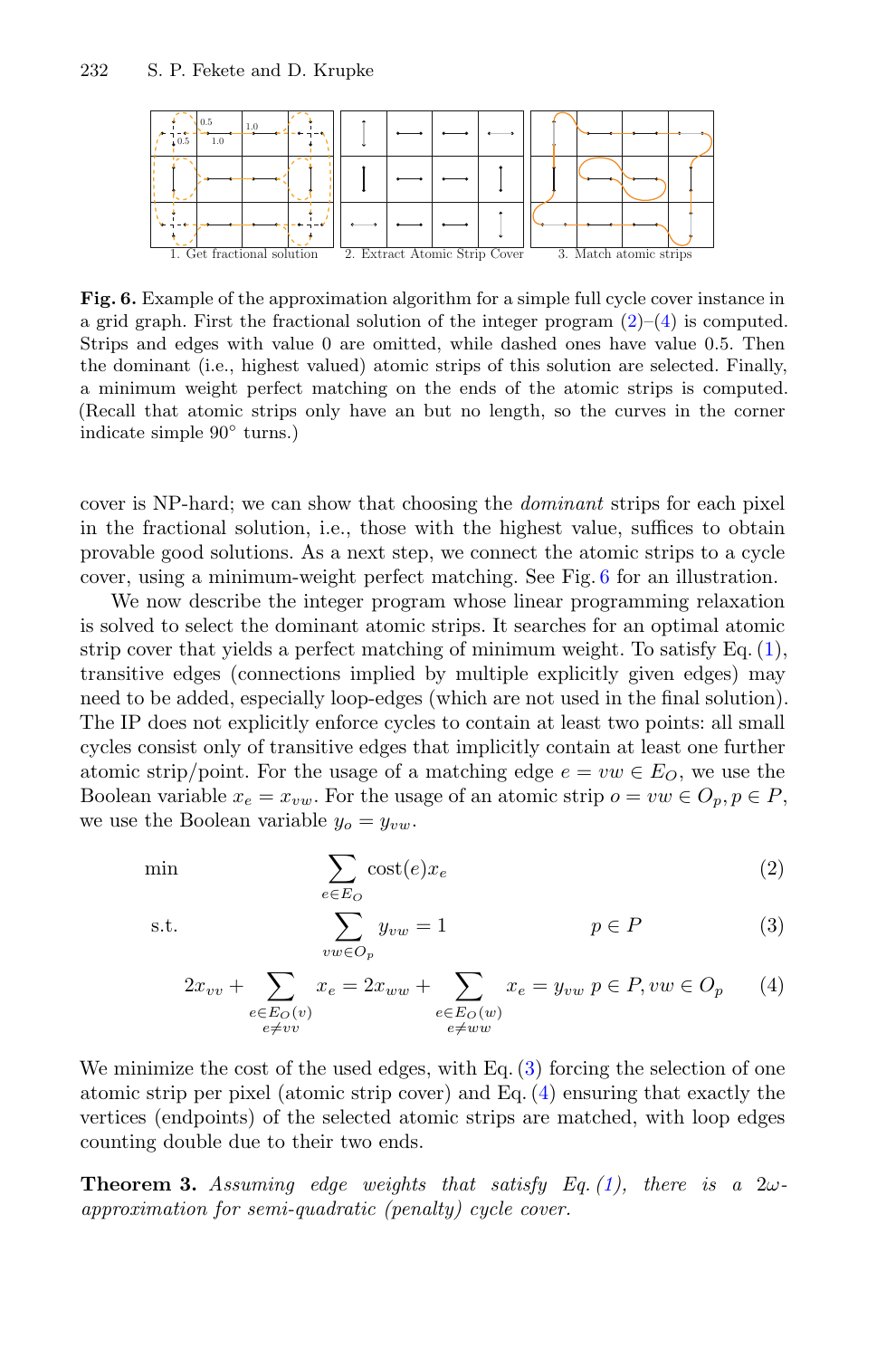*Proof.* Consider the described fractional atomic strip cover and matching of the integer program, which is a lower bound on the optimal cycle cover. We now show that we can transform this solution to a matching of the dominant strips with at most  $2\omega$  times the value. First we modify the solution such that exactly the dominant strips are used. In the current solution, the dominant strips are already used with at least  $\frac{1}{\omega}$ , so multiplying the solution by  $\omega$  ensures a full usage of them. Now we can remove all superfluous strip usages by replacing two fractional matching edges that go through such a strip by a directly connecting matching edge without increasing the cost. This can create loop matching edges (assume these to have the same cost as the two edges they replace); these can easily be removed later. After this, we are left with a matching polytope that is half-integral (based on the same proof as for Theorem 6.13 in the book of Cook et al. [\[13](#page-11-17)]). Thus, we can assume our matching to be half-integral and double it to obtain an integral solution with double usages of strips. These double usages can be removed the same way as before while remaining integral. Whole redundant cycles may be removed on this way. We are now left with a feasible matching of the dominant strips that has at most  $2\omega$  times the cost of the original fractional solution, giving us the desired upper bound. More details on this proof can be found in the full version [\[17](#page-11-0)].

#### **3.2 Tours**

A given cycle cover approximation can be turned into a tour approximation at the expense of an additional constant factor. Because every cycle involves at least two points and a full rotation, we can use classic tree techniques known for TSP variants to connect the cycles and charge the necessary turns to the involved cycles. We sketch the basic ideas; see full version [\[17](#page-11-0)] for details.

**Theorem 4.** *Assuming validity of Eq. [1](#page-4-0) we can establish the following approximation factors for tours.*

- *(i) Full tours in regular grid graphs:* 6*-approximation.*
- *(ii) Full tours in generalized grid graphs:* 4ω*-approximation.*
- *(iii)* Subset tours in (generalized) grid graphs:  $(4\omega + 2)$ -approximation.
- *(iv)* Geometric full tours:  $(4\omega + 2)$ -approximation.
- *(v)* Penalty tours (in grid graphs and geometric):  $(4\omega + 4)$ -approximation.

*These results also hold for objective functions that are linear combinations of length and turn costs.*

*Proof.* It is crucial that (1) a cycle always has a turn cost of at least  $360^\circ$ , (2) two intersecting cycles can be merged with a cost of at most  $360°$ , and  $(3)$  two cycles intersecting on a 180◦ turn can be merged without additional cost.

(i) For full tours in grid graphs, greedily connecting cycles provides a tour with at most 1.5 times the turn cost of the cycle cover, while a local optimization can be exploited to limit the length to 4 times the optimum, as shown by Arkin et al. [\[5\]](#page-11-4).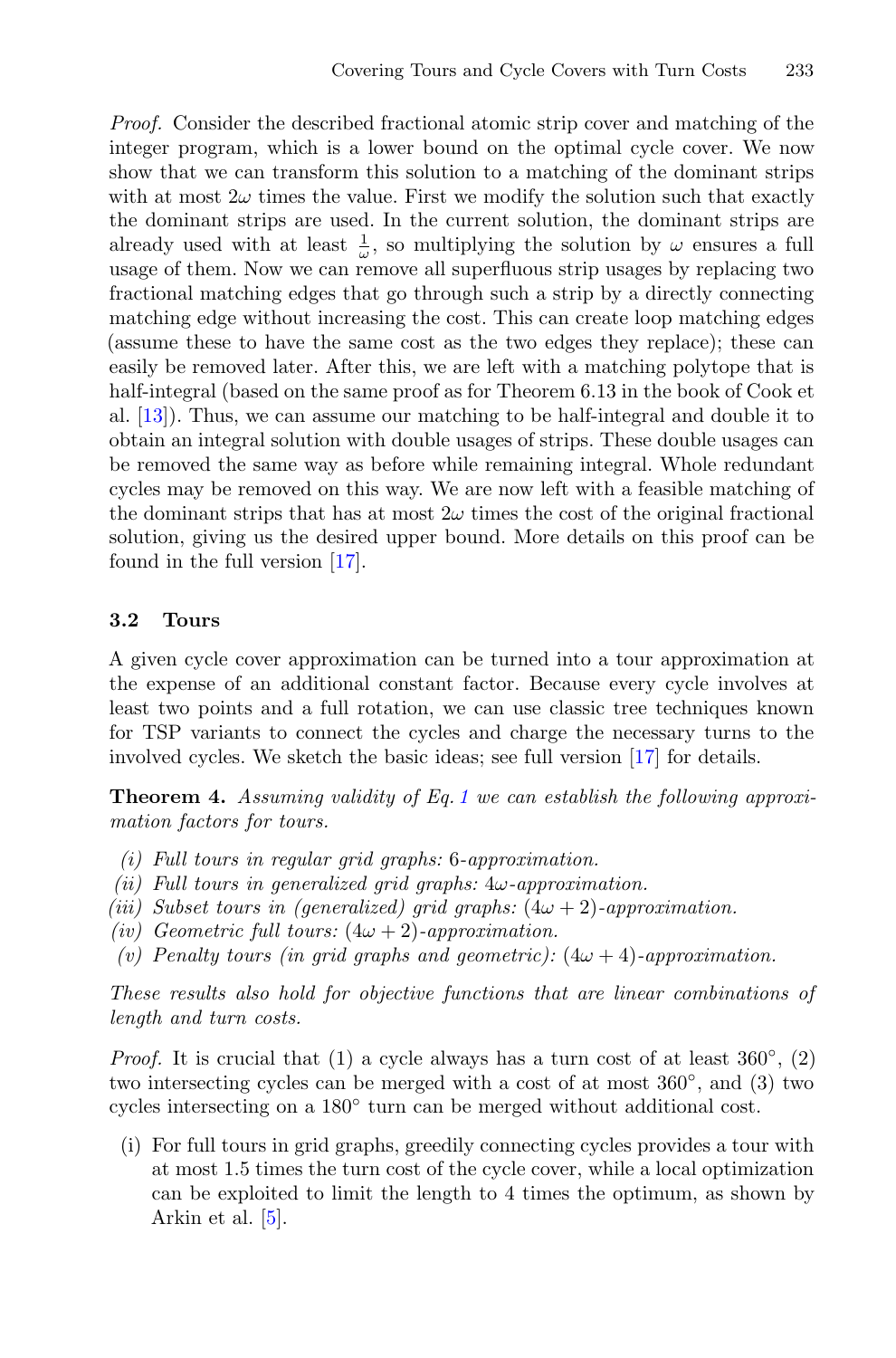- (ii) In a cycle cover for (generalized) grid graphs, there are always at least two cycles with a distance of one, while every cycle has a length of at least 2; otherwise the cycle cover is already a tour. This allows iteratively merging cycles at cost at most as much as a cheapest cycle; the total number of merges is less than the number of cycles.
- (iii) and (iv) For subset coverage in grid graphs or full coverage in the geometric case, we need to compute the cheapest paths between any two cycles, ignoring the orientations at the ends. First connect all intersecting cycles, charging the cost on the vanishing cycles. The minimum spanning tree on these edges is a lower bound on the cost of the tour. Doubling the MST connects all cycles with the cost of twice the MST, the cost of the cycle cover, and the turn costs at the end of the MST edges, which can be charged to the cycles.
- (v) Penalty tours can be approximated in a similar manner. Instead of an MST, we use a Price-Collecting Steiner Tree, which is a lower bound on an optimal penalty tour. We use a 2-approximation for the PCST [\[21](#page-11-15)], as it is NP-hard. We achieve a cost of twice the 2-approximation of the PCST, the cost of the penalty cycle cover, and the cost of its cycles again for charging the connection costs. The penalties of the points not in the cycle cover are already paid by the penalty cycle cover.

## $\Box$

### **4 Conclusions**

We have presented a number of theoretical results on finding optimal tours and cycle covers with turn costs. In addition to resolving the long-standing open problem of complexity, we provided a generic framework to solve geometric (penalty) cycle cover and tours problems with turn costs.

As described in [\[10](#page-11-1)], the underlying problem is also of practical relevance. As it turns out, our approach does not only yield polynomial-time approximation algorithms; enhanced by an array of algorithm engineering techniques, they can be employed for actually computing optimal and near-optimal solutions for instances of considerable size in grid graphs. Further details on these algorithm engineering aspects will be provided in our forthcoming paper [\[18\]](#page-11-9).

### **References**

- <span id="page-10-1"></span>1. Agarwal, P.K., Biedl, T.C., Lazard, S., Robbins, S., Suri, S., Whitesides, S.: Curvature-constrained shortest paths in a convex polygon. SIAM J. Comp. **31**(6), 1814–1851 (2002)
- <span id="page-10-2"></span>2. Agarwal, P.K., Wang, H.: Approximation algorithms for curvature-constrained shortest paths. SIAM J. Comp. **30**(6), 1739–1772 (2000)
- <span id="page-10-0"></span>3. Aggarwal, A., Coppersmith, D., Khanna, S., Motwani, R., Schieber, B.: The angular-metric traveling salesman problem. SIAM J. Comp. **29**(3), 697–711 (1999)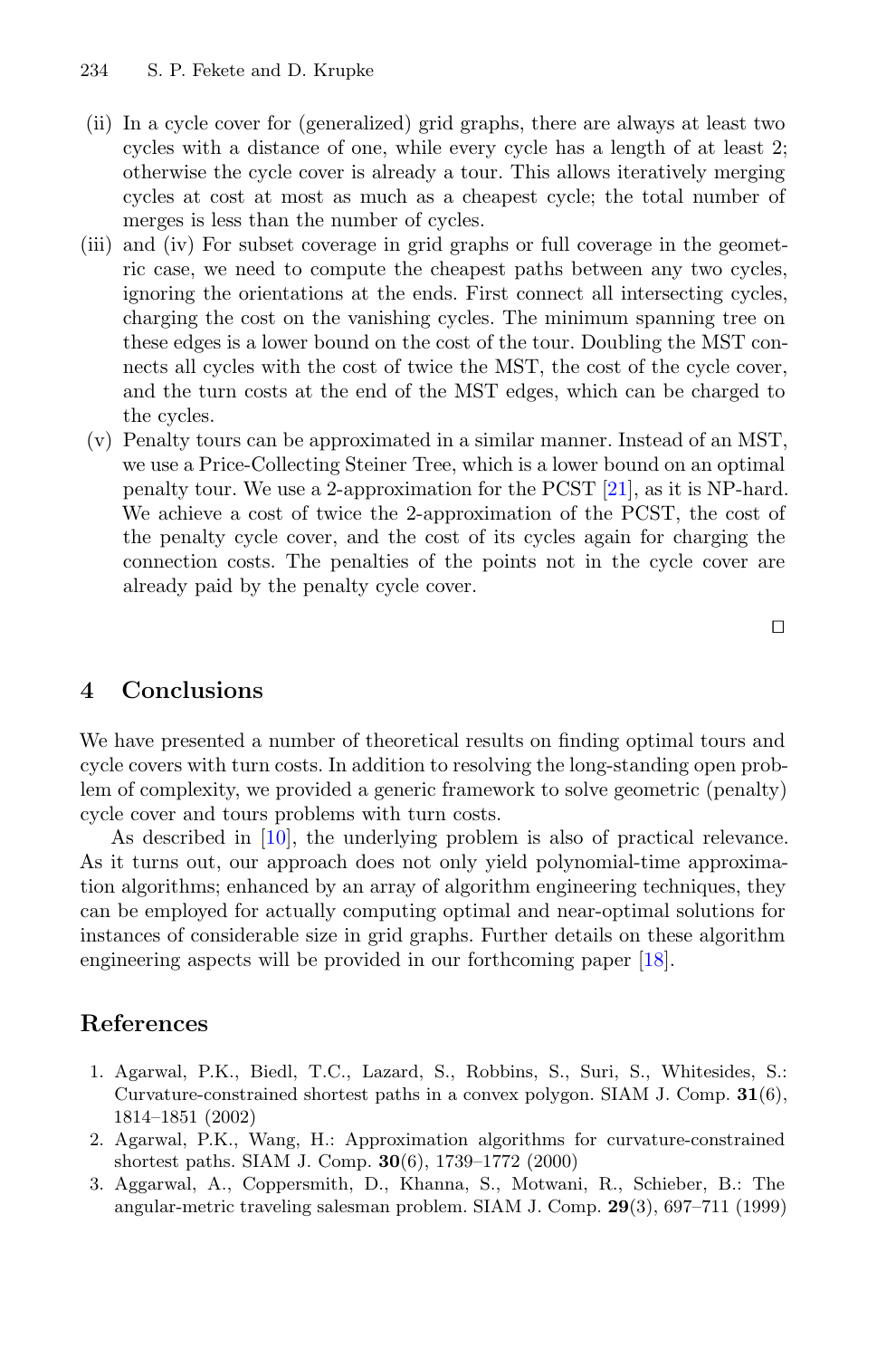- <span id="page-11-11"></span>4. Aichholzer, O., Fischer, A., Fischer, F., Meier, J.F., Pferschy, U., Pilz, A., Staněk, R.: Minimization and maximization versions of the quadratic travelling salesman problem. Optimization **66**(4), 521–546 (2017)
- <span id="page-11-4"></span>5. Arkin, E.M., Bender, M.A., Demaine, E.D., Fekete, S.P., Mitchell, J.S.B., Sethia, S.: Optimal covering tours with turn costs. In: Proceedings of 12th ACM-SIAM Symposium Discrete Algorithms (SODA), pp. 138–147 (2001)
- <span id="page-11-3"></span>6. Arkin, E.M., Bender, M.A., Demaine, E.D., Fekete, S.P., Mitchell, J.S.B., Sethia, S.: Optimal covering tours with turn costs. SIAM J. Comp. **35**(3), 531–566 (2005)
- <span id="page-11-10"></span>7. Arkin, E.M., Fekete, S.P., Mitchell, J.S.B.: Approximation algorithms for lawn mowing and milling. Comp. Geom. **17**(1–2), 25–50 (2000)
- <span id="page-11-2"></span>8. Astroza, S., Patil, P.N., Smith, K.I., Bhat, C.R.: Transportation planning to accommodate needs of wind energy projects. In: Transportation Research Board-Annual Meeting (2017). Article 17–05309
- <span id="page-11-16"></span>9. Ausiello, G., Bonifaci, V., Leonardi, S., Marchetti-Spaccamela, A.: Prize-collecting traveling salesman and related problems. In: Gonzalez, T.F. (ed.) Handbook of Approximation Algorithms and Metaheuristics. Chapman and Hall/CRC, Boca Raton (2007)
- <span id="page-11-1"></span>10. Becker, A.T., Debboun, M., Fekete, S.P., Krupke, D., Nguyen, A.: Zapping Zika with a mosquito-managing drone: Computing optimal flight patterns with minimum turn cost. In: Proceedings of 33rd Symposium on Computational Geometry (SoCG), pp. 62:1–62:5 (2017). Video at [https://www.youtube.com/watch?](https://www.youtube.com/watch?v=SFyOMDgdNao) [v=SFyOMDgdNao](https://www.youtube.com/watch?v=SFyOMDgdNao)
- <span id="page-11-8"></span>11. Benbernou, N.M.: Geometric algorithms for reconfigurable structures. Ph.D. thesis, Massachusetts Institute of Technology (2011)
- <span id="page-11-14"></span>12. Boissonnat, J., Lazard, S.: A polynomial-time algorithm for computing a shortest path of bounded curvature amidst moderate obstacles. In: Proceedings of 12th Symposium on Computational Geometry (SoCG), pp. 242–251 (1996)
- <span id="page-11-17"></span>13. Cook, W., Cunningham, W., Pulleyblank, W., Schrijver, A.: Combinatorial Optimization. Wiley-Interscience, Hoboken (1997)
- <span id="page-11-6"></span>14. de Assis, I.R., de Souza, C.C.: Experimental evaluation of algorithms for the orthogonal milling problem with turn costs. In: Pardalos, P.M., Rebennack, S. (eds.) SEA 2011. LNCS, vol. 6630, pp. 304–314. Springer, Heidelberg (2011). [https://doi.org/](https://doi.org/10.1007/978-3-642-20662-7_26) [10.1007/978-3-642-20662-7](https://doi.org/10.1007/978-3-642-20662-7_26) 26
- <span id="page-11-5"></span>15. Demaine, E.D., Mitchell, J. S. B., O'Rourke, J.: The Open Problems Project. [http://cs.smith.edu/](http://cs.smith.edu/~orourke/TOPP/)∼orourke/TOPP/
- <span id="page-11-13"></span>16. Dubins, L.E.: On curves of minimal length with a constraint on average curvature, and with prescribed initial and terminal positions and tangents. Am. J. Math. **79**(3), 497–516 (1957)
- <span id="page-11-0"></span>17. Fekete, S.P., Krupke, D.: Covering tours and cycle covers with turn costs: hardness and approximation. arXiv (2018). <http://arxiv.org/abs/1808.04417>
- <span id="page-11-9"></span>18. Fekete, S.P., Krupke, D.: Practical methods for computing large covering tours and cycle covers with turn cost. In: Proceedings of 21st SIAM Workshop on Algorithm Engineering and Experiments (ALENEX) (2019)
- <span id="page-11-12"></span>19. Fekete, S.P., Woeginger, G.J.: Angle-restricted tours in the plane. Comp. Geom. **8**, 195–218 (1997)
- <span id="page-11-7"></span>20. Fellows, M., Giannopoulos, P., Knauer, C., Paul, C., Rosamond, F.A., Whitesides, S., Yu, N.: Milling a graph with turn costs: a parameterized complexity perspective. In: Thilikos, D.M. (ed.) WG 2010. LNCS, vol. 6410, pp. 123–134. Springer, Heidelberg (2010). [https://doi.org/10.1007/978-3-642-16926-7](https://doi.org/10.1007/978-3-642-16926-7_13) 13
- <span id="page-11-15"></span>21. Goemans, M.X., Williamson, D.P.: A general approximation technique for constrained forest problems. SIAM J. Comp. **24**(2), 296–317 (1995)